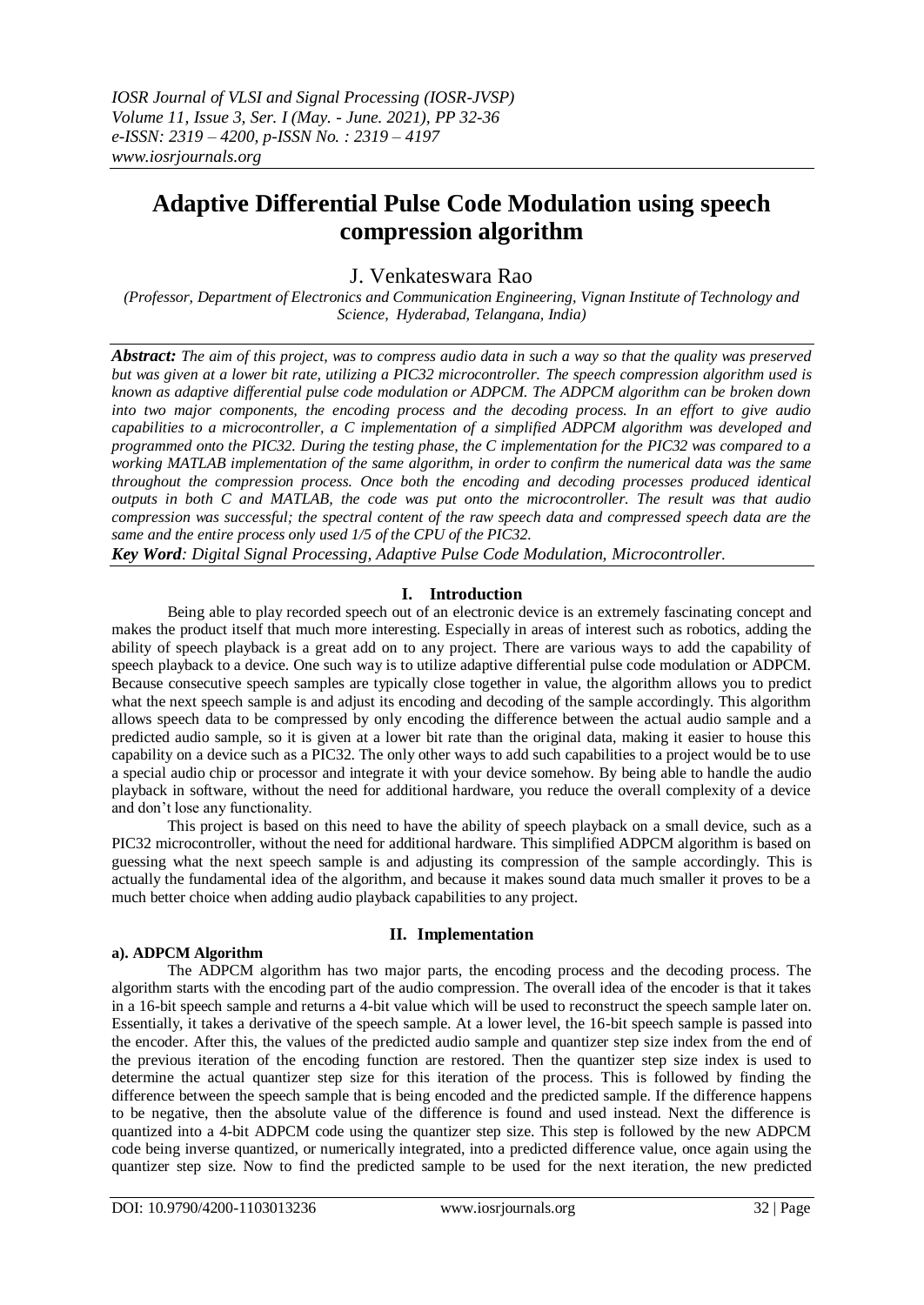difference value is added to the old predicted sample value. In this version of the algorithm there is a value overflow check, to ensure all predicted sample values are 16-bit signed values. If the predicted sample value falls below -32768, it will cap that value at -32768; if the predicted value rises above 32767 than the value is reset to 32767, thus ensuring the predicted samples never leave the 16-bit signed range. Then the new quantizer step size index is found by using the ADPCM code as an index in a look up table containing various values. This value is added to the current index which gives us the new index for the next iteration. Both the new predicted sample and step size index are then saved and the 4-bit ADPCM code is output from the encoder.

The decoder process is not only simpler than the encoding process but also similar in some ways. The high level idea of the decoding process is that takes the 4-bit code from the encoder and outputs a 16-bit new speech sample. In more detail, the 4-bit code is passed into the decoder. The previous values of the quantizer step size index and the predicted sample are once again gotten from the previous loop of the process. As with the encoder, the quantizer step size is gotten from a table look up using the step size index. Then the 4-bit ADPCM code input is inverse quantized, or numerically integrated, into another predicted difference value. This value is then added to the old predicted speech sample value to get the new speech sample value. After this, there is a bounds check on the value to make sure it stays a 16-bit signed variable. Then the new step size index is found by adding the value from the table of index changes to the current index. Finally the new predicted sample and step size index are saved and the new 16-bit sample is output.

As mentioned earlier the decoding process is similar to the encoding but not exactly the same. The one major difference is the encoder does both quantization and inverse quantization while the decoder only does inverse quantization.

## **b). MATLAB Baseline**

Before beginning to attempt to put the ADPCM algorithm onto a PIC32, I needed to find a way to not only understand how the algorithm worked but hear it for myself. With the suggestion from Professor Bruce Land, I decided to use MATLAB as a way to have a functioning version of Microchip's ADPCM algorithm. Having a working implementation of the algorithm in MATLAB served to be a great basis and tool of comparison throughout this development process.

First I used to the MATLAB code [1] to hear what the compressed audio should sound like running at 16kHz sampling frequency. Then after running the encoder and decoder functions, I converted my audio file into numerical data and output it to a text file. These numbers would serve as the speech samples needed for the ADPCM algorithm on the PIC and would be stored into an array.

## **c). C Implementation**

After having a working implementation of Microchip's ADPCM algorithm in MATLAB, my next step in working on this project was to get the algorithm working in C. This was done to make sure that all the numerical values being passed were the same before attempting to put it on the PIC32. I began to implement just the encoding function in the appendix of the documentation from Microchip in C. I decided I would start with just the encoding function and once it was providing the same output as the MATLAB function, I would move on. After programming the encoding function, I took the floating point values from my MATLAB output text file and put those values into an array. However, the entire audio file was entirely too big to put into an array, so I chopped the down to the first 25000 entries. This also meant that my encoding function would be slightly different than the version in the documentation. Microchip's implementation takes a signed long integer as the input while mine takes floating point values as the input. However, the values still get stored into integers so the outcome is still the same. I used print statements and for loops to test random segments of the data in the audio floating point array. Then I would run the encoding function in MATLAB for those same segments of data, and compare the numbers. After testing and comparing numerous sets of data between the C implementation and MATLAB and receiving the same values, I moved to working on the decoding function. I followed the same process to test the decoder. After programming the function from the appendix in the documentation, I began to test the decoder with the outputs from my encoder. Because I was sure that my encoder worked from my testing I knew that whatever outputs my decoder had, should be correct. I once again compared the outputs of random sets of data from the MATLAB function and the C function and confirmed they were the same. Finally, I ran both codes in their entirety and compared the outputs and the numbers all matched up. Working On The PIC32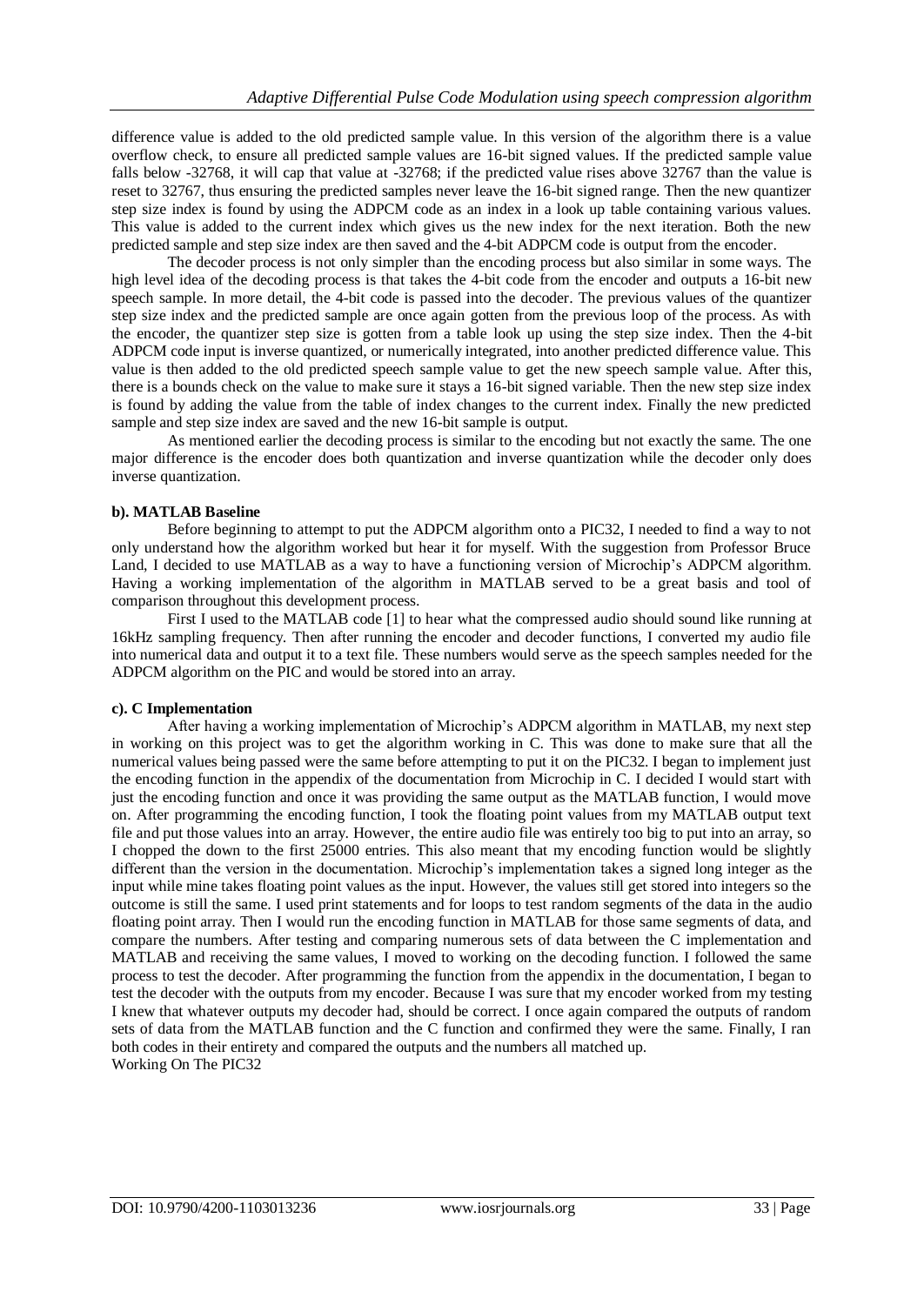

**Figure 1:** PIC32 Schematic.

The final part of the development part of this project was to move my C code to the PIC32. Even though I knew my ADPCM algorithm worked numerically, porting the code over to the PIC and having audio come out would be no easy feat. I started out by taking some of my old lab 2 code from ECE 4760 and using that as a starting point. Because lab 2 dealt with outputting sound through a 12-bit DAC, it was the perfect code to reference for help. First I added my functions from my standalone C code to my code that would go on the PIC32. Then I moved my array of floating point speech samples to the code. After this was done I began to write code to set up a 12-bit DAC. I needed a DAC in order to be able to output the compressed speech through speakers, to prove that the algorithm does indeed work. Otherwise, there would be no true indication of functionality or not. The first part in setting up the DAC was to define the channels for the DAC, which was promptly followed by setting up the SPI channel and SPI clock divider for the DAC to use. Next, I had to set up lines of code for the DAC to be able to output data through the speakers. Because I had code that used the same concept from ECE 4760, I copied the DAC output lines of code from that class into this code. Not only did this save me time from writing it, I already knew that it would function correctly. However, because the value from the decoder was a 32-bit long value, and the relevant information from the decoder was placed in the 16 most significant bits of this 32-bit value, I needed to shift the value 20 bits in order for the value to be passed through the 12-bit DAC. After setting up the DAC, I needed to set up the timer on the PIC. Because the PIC32 was running at 40MHz I needed to setup the timer, Timer 2, to overflow ever 2500 cycles. This would be needed to ensure that I was running this algorithm at a 16kHz sampling rate, the same as the MATLAB code. After setting up the timer, I moved onto creating the Interrupt Service Routine. The ISR is where the ADPCM algorithm occurs in this project. Every time Timer 2 overflows, the ISR encodes, decodes and outputs to the DAC which causes the speech to be heard. However, in order for the Protothreads threading library to run, there has to be at least one thread in the code. I simply made an empty thread and let it run in a round robin scheduler. After all of the code was written, I then began wiring up the DAC according to the datasheet which was simple and straightforward. Once all of this was done, I downloaded my code to the PIC and wired a speaker audio jack to the DAC and successfully heard the anticipated speech audio.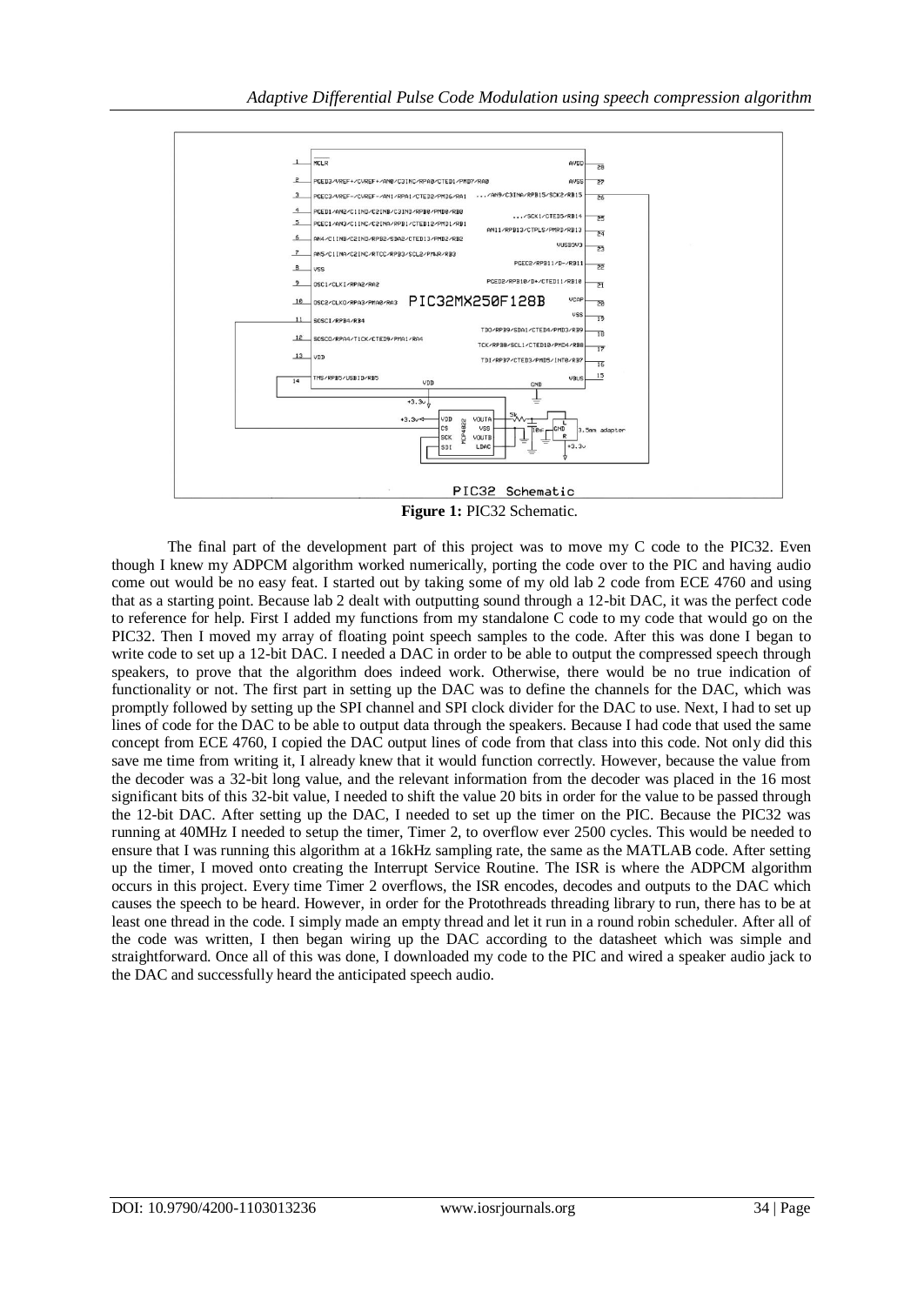

**III. Result**

**Figure 2:** Raw Vs. Compressed Audio Data

Figure 2 contains the spectrograms for the raw audio data and the compressed audio data. As can been seen by comparing the two, the major features of the spectral content are almost identical. There is a bit more high frequencies that can be seen in the compressed spectrogram, as well as a bit of noise. Nevertheless, this quantitatively shows just how close the uncompressed and compressed data actually are. As far as performance on the PIC32 is concerned, the entire ADPCM process took anywhere from 540-581 cycles to complete. Because the timer would overflow at every 2500 cycles, I was roughly using about 1/5 of the CPU on the PIC.

Although the project was successful, there were many issues along the way. The first was when I first attempted the project. I immediately began trying to program the algorithm on the PIC and wiring up the DAC. During these attempts at just going straight to programming the device I did not hear anything coming out of the DAC. This confused me because I had idea

whether I was having issues with the algorithm logic or was it a hardware issue. This caused me to end up getting rid of that entire version of that code. Next was trying to get MATLAB to not output it's numerical data in scientific notation. Because I would need strictly floating point values when working in C and would not want to have to write a particularly complicated conversion from scientific notation function, I had to search and find out about the formatSpec function in MATLAB. This gave all my floating point values in a way that I could easily translate into a C array. The third problem I had was loading the array of values onto the PIC. Because the entire audio file used with MATLAB was over 90000 speech samples, I had to trim the number of values down to 25000 when I was working with the C code in Code Blocks. However, once I tried to move that over the PIC, I did not have enough space on the device to hold that many values. This made me cut the number of values down again to 15000 but this still wasn't enough allow it to fit on the PIC32. In order to get around this running out of space issue, I declared the array of floating point values to be **const** so the compiler on the PIC would place the array in Flash instead of RAM. This particular solution was recommended by Professor Land. I also had an issue with hearing strange noises come from the speakers. This was due to the fact that I was attempting to run my algorithm in my main code, but after moving the algorithm to an ISR I began to hear intelligible